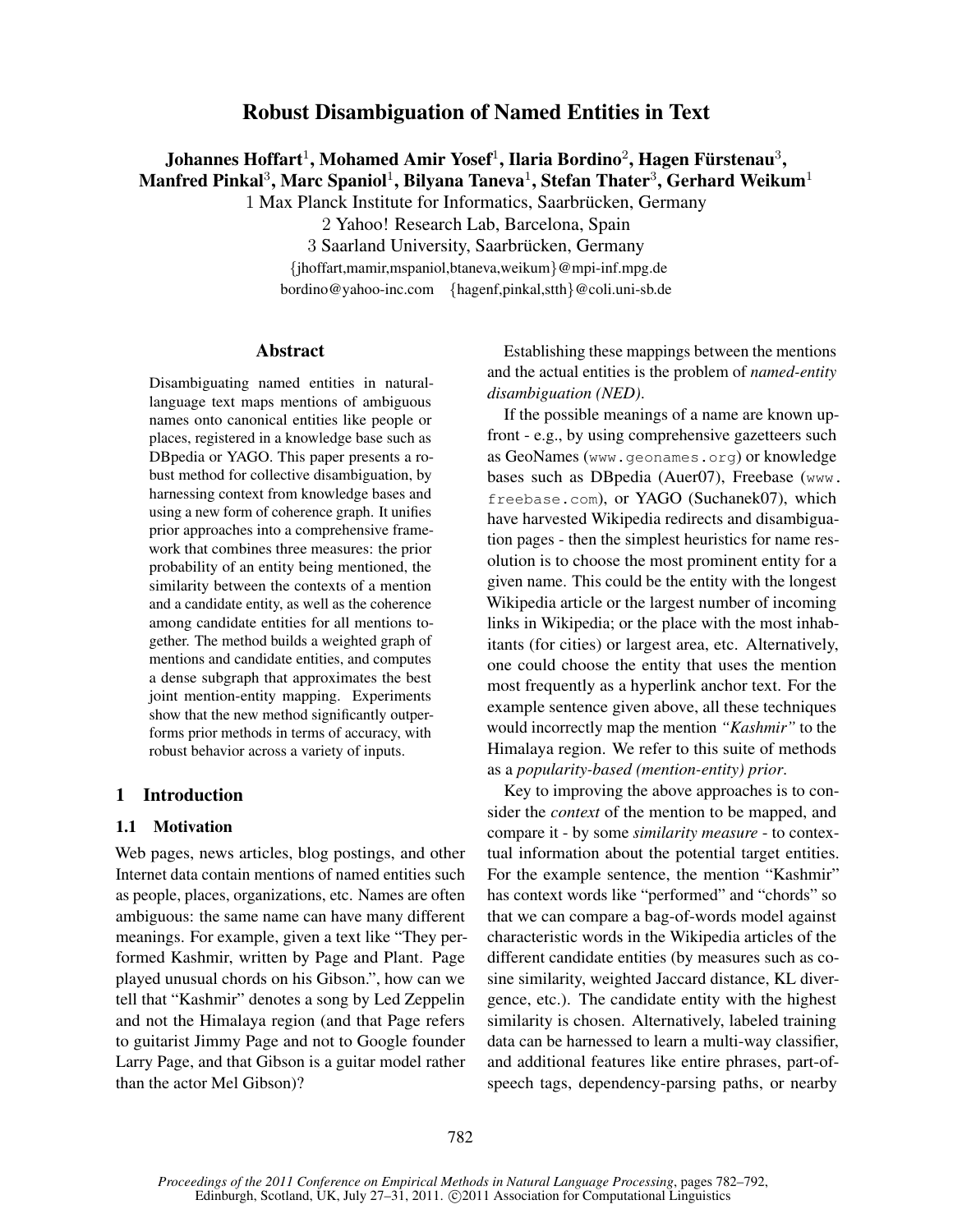hyperlinks can be leveraged as well. These methods work well for sufficiently long and relatively clean input texts such as predicting the link target of a Wikipedia anchor text (Milne08). However, for short or more demanding inputs like news, blogs, or arbitrary Web pages, relying solely on context similarity cannot achieve near-human quality. Similarity measures based on syntactically-informed distributional models require minimal context only. They have been developed for common nouns and verbs (Thater10), but not applied to named entities.

The key to further improvements is to jointly consider multiple mentions in an input and aim for a *collective assignment* onto entities (Kulkarni09). This approach should consider the *coherence* of the resulting entities, in the sense of semantic relatedness, and it should combine such measures with the context similarity scores of each mention-entity pair. In our example, one should treat "Page", "Plant" and "Gibson" also as named-entity mentions and aim to disambiguate them together with "Kashmir".

Collective disambiguation works very well when a text contains mentions of a sufficiently large number of entities within a thematically homogeneous context. If the text is very short or is about multiple, unrelated or weakly related topics, collective mapping tends to produce errors by directing some mentions towards entities that fit into a single coherent topic but do not capture the given text. For example, a text about a football game between "Manchester" and "Barcelona" that takes place in "Madrid" may end up mapping either all three of these mentions onto football clubs (i.e., Manchester United, FC Barcelona, Real Madrid) or all three of them onto cities. The conclusion here is that none of the prior methods for named-entity disambiguation is robust enough to cope with such difficult inputs.

## 1.2 Contribution

Our approach leverages recently developed knowledge bases like YAGO as an entity catalog and a rich source of entity types and semantic relationships among entities. These are factored into new measures for the similarity and coherence parts of collectively disambiguating all mentions in an input text. For similarity, we also explore an approach that leverages co-occurrence information obtained from large, syntactically parsed corpora (Thater10).

We cast the joint mapping into the following graph problem: mentions from the input text and candidate entities define the node set, and we consider weighted edges between mentions and entities, capturing context similarities, and weighted edges among entities, capturing coherence. The goal on this combined graph is to identify a dense subgraph that contains exactly one mention-entity edge for each mention, yielding the most likely disambiguation. Such graph problems are NP-hard, as they generalize the wellstudied Steiner-tree problem. We develop a greedy algorithm that provides high-quality approximations, and is customized to the properties of our mentionentity graph model.

In addition to improving the above assets for the overall disambiguation task, our approach gains in robustness by using components selectively in a selfadapting manner. To this end, we have devised the following multi-stage procedure.

- For each mention, we compute popularity priors and context similarities for all entity candidates as input for our tests.
- We use a threshold test on the prior to decide whether popularity should be used (for mentions with a very high prior) or disregarded (for mentions with several reasonable candidates).
- When both the entity priors and the context similarities are reasonably similar in distribution for all the entity candidates, we keep the best candidate and remove all others, fixing this mention *before* running the coherence graph algorithm.

We then run the coherence graph algorithm on all the mentions and their remaining entity candidates. This way, we restrict the coherence graph algorithm to the critical mentions, in situations where the goal of coherence may be misleading or would entail high risk of degradation.

The paper makes the following novel contributions: 1) a framework for combining popularity priors, similarity measures, and coherence into a robust disambiguation method; 2) new measures for defining mention-entity similarity; 3) a new algorithm for computing dense subgraphs in a mention-entity graph, which produces high-quality mention-entity mappings; 4) an empirical evaluation on a demanding corpus (based on additional annotations for the dataset of the CoNLL 2003 NER task), with signifi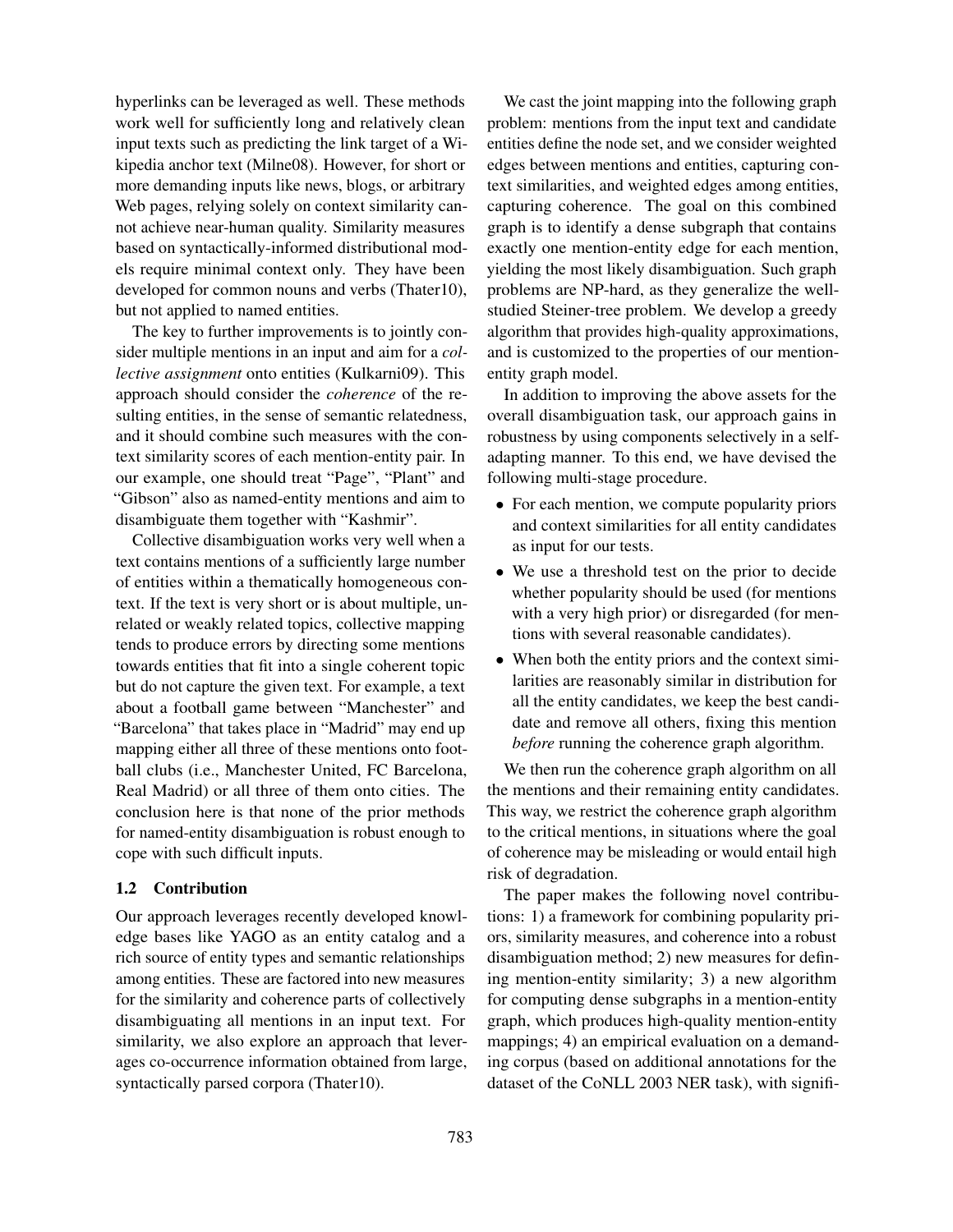cant improvements over state-of-the-art opponents.

# 2 State of the Art

Recognizing named entities (NER tagging) in naturallanguage text has been extensively addressed in NLP research. The output is labeled noun phrases. However, these are not yet canonical entities, explicitly and uniquely denoted in a knowledge repository. Approaches that use Wikipedia for explicit disambiguation date back to (Bunescu06) and have been further pursued by (Cucerzan07; Han09; Milne08; Nguyen08; Mihalcea07). (Bunescu06) defined a similarity measure that compared the context of a mention to the Wikipedia categories of an entity candidate. (Cucerzan07; Milne08; Nguyen08) extended this framework by using richer features for the similarity comparison. (Milne08) additionally introduced a supervised classifier for mapping mentions to entities, with learned feature weights rather than using the similarity function directly. (Milne08) introduced a notion of semantic relatedness between a mention's candidate entities and the unambiguous mentions in the textual context. The relatedness values are derived from the overlap of incoming links in Wikipedia articles. (Han09) considered another feature: the relatedness of common noun phrases in a mention's context, matched against Wikipedia article names. While these features point towards semantic coherence, the approaches are still limited to mapping each mention separately. Nonetheless, this line of featurerich similarity-driven methods achieved very good results in experiments, especially for the task of predicting Wikipedia link targets for a given href anchor text. On broader input classes such as news articles (called "wikification in the wild" in (Milne08)), the precision was reported to be about 75 percent.

The first work with an explicit collective-learning model for joint mapping of all mentions has been (Kulkarni09). This method starts with a supervised learner for a similarity prior, and models the pairwise coherence of entity candidates for two different mentions as a probabilistic factor graph with all pairs as factors. The MAP (maximum a posteriori) estimator for the joint probability distribution of all mappings is shown to be an NP-hard optimization problem, so that (Kulkarni09) resorts to approximations and heuristics like relaxing an integer linear program (ILP) into an LP with subsequent rounding or hill-climbing techniques. The experiments in (Kulkarni09) show that this method is superior to the best prior approaches, most notably (Milne08). However, even approximate solving of the optimization model has high computational costs.

Coreference resolution is the task of mapping mentions like pronouns or short phrases to a preceding, more explicit, mention. Recently, interest has arisen in cross-document coreference resolution (Mayfield09), which comes closer to NED, but does not aim at mapping names onto entities in a knowledge base. Word sense disambiguation (McCarthy09; Navigli09) is the more general task of mapping content words to a predefined inventory of word senses. While the NED problem is similar, it faces the challenges that the ambiguity of entity names tends to be much higher (e.g., mentions of common lastnames or firstname-only).

Projects on automatically building knowledge bases (Doan08) from natural-language text include KnowItAll (Banko07), YAGO and its tool SOFIE (Suchanek09; Nakashole11), StatSnowball (Zhu09), ReadTheWeb (Carlson10), and the factor-graph work by (Wick09). Only SOFIE maps names onto canonical entities; the other projects produce output with ambiguous names. SOFIE folds the NED into its MaxSat-based reasoning for fact extraction. This approach is computationally expensive and not intended for online disambiguation of entire texts.

## 3 Framework

Mentions and Ambiguity: We consider an input text (Web page, news article, blog posting, etc.) with mentions (i.e., surface forms) of named entities (people, music bands, songs, universities, etc.) and aim to map them to their proper entries in a knowledge base, thus giving a disambiguated meaning to entity mentions in the text. We first identify noun phrases that potentially denote named entities. We use the Stanford NER Tagger (Finkel05) to discover these and segment the text accordingly.

Entity Candidates: For possible entities (with unique canonical names) that a mention could denote, we harness existing knowledge bases like DBpedia or YAGO. For each entity they provide a set of short names (e.g., "Apple" for Apple Inc. and para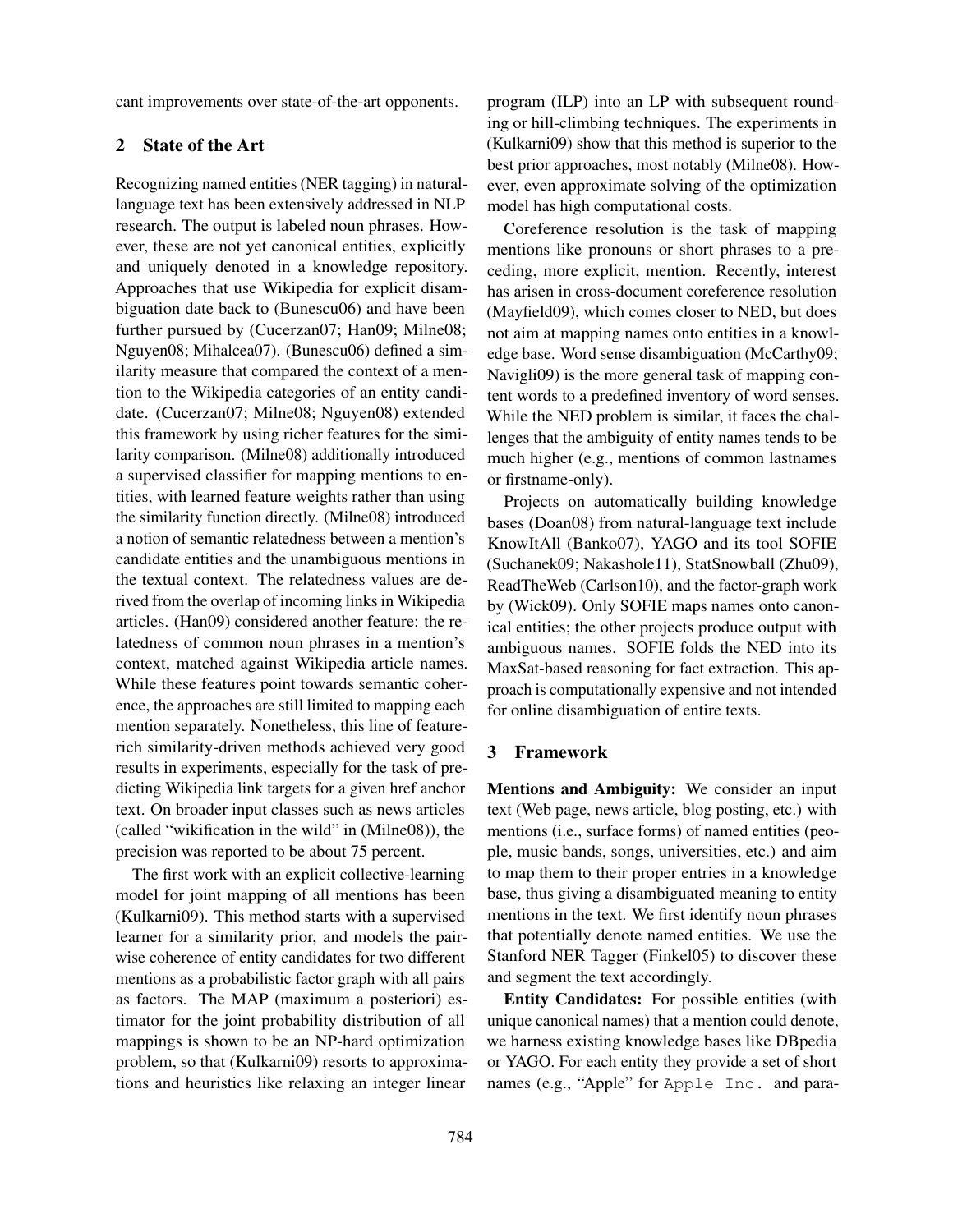phrases (e.g., "Big Apple" for New York City). In YAGO, these are available by the means relation, which in turn is harvested from Wikipedia disambiguation pages, redirects, and links.

Popularity Prior for Entities: Prominence or popularity of entities can be seen as a probabilistic prior for mapping a name to an entity. The most common way of estimating this are the Wikipedia-based frequencies of particular names in link anchor texts referring to specific entities, or number of inlinks.

Context Similarity of Mentions and Entities: The key for mapping mentions onto entities are the contexts on both sides of the mapping. We consider two different approaches. First, for each mention, we construct a context from all words in the entire input text. This way, we can represent a mention as a set of (weighted) words or phrases that it cooccurs with. Second, we alternatively consider similarity scores based on syntactically-parsed contexts, based on (Thater10). On the entity side of the mapping, we associate each entity with characteristic keyphrases or salient words, precomputed from Wikipedia articles and similar sources. For example, Larry Page would have keyphrases like "Stanford", "search engine", etc., whereas Jimmy Page may have keyphrases "Gibson guitar", "hard rock", etc. Now we can define and compute *similarity* measures between a mention and an entity candidate, e.g., the weighted word overlap, the KL divergence, n-gram-based measures, etc. In addition, we may use syntactic contextualization techniques, based on dependency trees, that suggest phrases that are typically used with the same verb that appears with the mention in the input text (Thater10).

Coherence among Entities: On the entity side, each entity has a context in the underlying knowledge base(s): other entities that are connected via semantic relationships (e.g., memberOf) or have the same semantic type (e.g., rock musician). An asset that knowledge bases like DBpedia and YAGO provide us with is the same-as cross-referencing to Wikipedia. This way, we can quantify the coherence between two entities by the number of incoming links that their Wikipedia articles share. When we consider candidate entities for different mentions, we can now define and compute a notion of *coherence* among the corresponding entities, e.g., by the overlap among their related entities or some form of type distance. Coherence is a key asset because most texts deal with a single or a few semantically related topics such as rock music or Internet technology or global warming, but not everything together.

Overall Objective Function: To aim for the best disambiguation mappings, our framework combines prior, similarity, and coherence measures into a combined objective function: for each mention  $m_i$ ,  $i = 1..k$ , select entity candidates  $e_{j_i}$ , one per mention, such that

$$
\alpha \cdot \sum_{i=1..k} \text{prior}(m_i, e_{j_i}) +
$$
  

$$
\beta \cdot \sum_{i=1..k} \text{sim}(\text{ext}(m_i), \text{ext}(e_{j_i})) +
$$
  

$$
\gamma \cdot \text{coh}(e_{j_1} \in \text{end}(m_1) \dots e_{j_k} \in \text{end}(m_k)) = \text{max}!
$$

where  $\alpha + \beta + \gamma = 1$ , cnd $(m_i)$  is the set of possible meanings of  $m_i$ ,  $ext()$  denotes the context of mentions and entities, respectively, and coh( ) is the coherence function for a set of entities.

Section 4 gives details on each of these three components. For robustness, our solution selectively enables or disables the three components, based on tests on the mentions of the input text; see Section 5.

## 4 Features and Measures

#### 4.1 Popularity Prior

As mentioned above, our framework supports multiple forms of popularity-based priors, but we found a model based on Wikipedia link anchors to be most effective: For each surface form that constitutes an anchor text, we count how often it refers to a particular entity. For each name, these counts provide us with an estimate for a probability distribution over candidate entities. For example, "Kashmir" refers to Kashmir (the region) in  $90.91\%$  of all occurrences and in 5.45% to Kashmir (Song).

#### 4.2 Mention-Entity Similarity

Keyphrase-based Similarity: On the mention side, we use all tokens in the document (except stopwords and the mention itself) as context. We experimented with a distance discount to discount the weight of tokens that are further away, but this did not improve the results for our test data.

On the entity side, the knowledge base knows authoritative sources for each entity, for example, the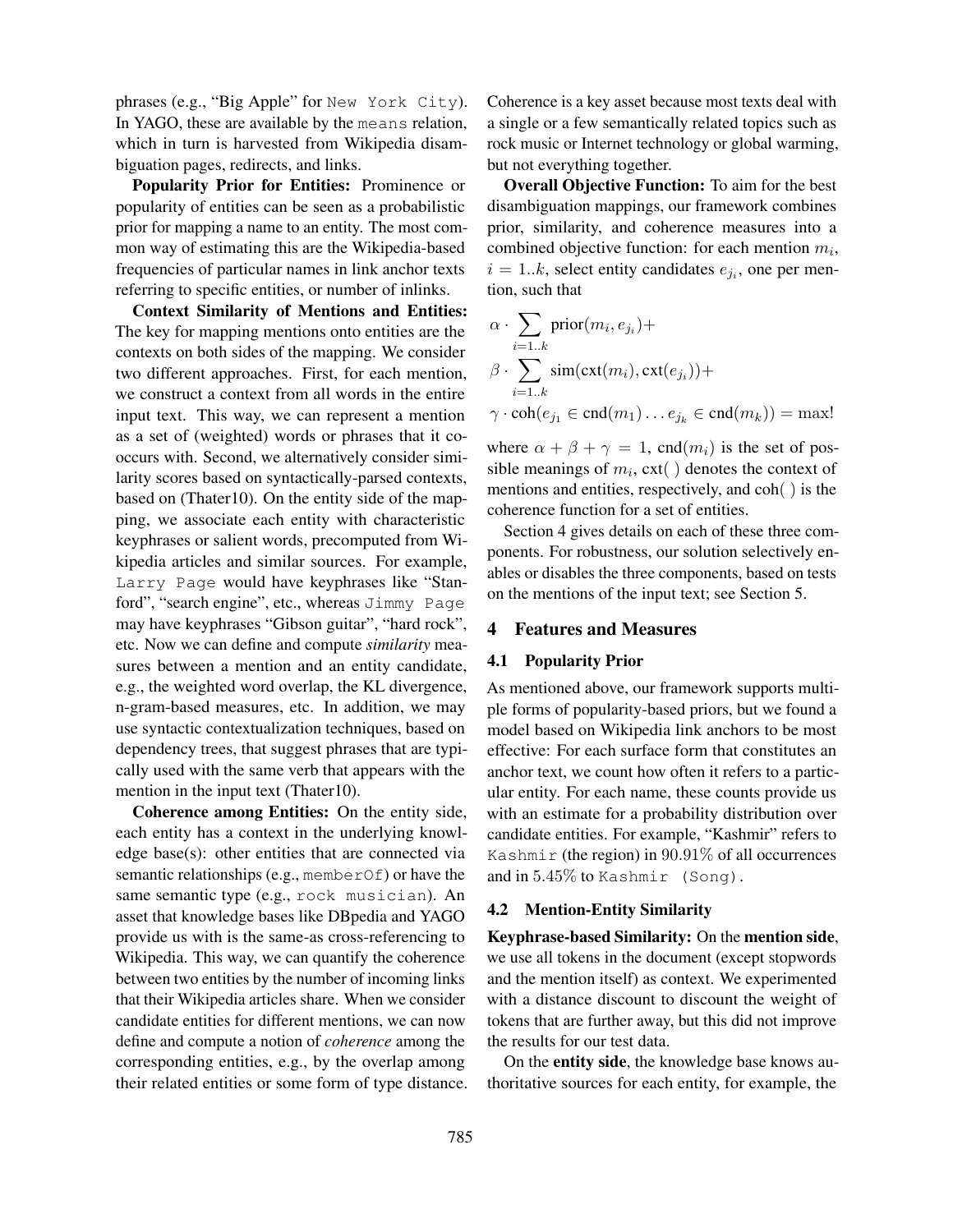corresponding Wikipedia article or an organizational or individual homepage. These are the inputs for an offline data-mining step to determine characteristic *keyphrases* for each entity and their statistical weights. We describe this only for Wikipedia as input corpus, the approach extends to other inputs. As keyphrase candidates for an entity we consider its corresponding Wikipedia article's link anchors texts, including category names, citation titles, and external references. We extended this further by considering also the titles of articles linking to the entity's article. All these phrases form the keyphrase set of an entity:  $KP(e).$ 

For each word  $w$  that occurs in a keyphrase, we compute a *specificity weight* with regard to the given entity: the MI (mutual information) between the entity  $e$  and the keyword  $w$ , calculating the joint probabilities for MI as follows:

$$
p(e, w) = \frac{|w \in (KP(e) \cup \bigcup_{e' \in IN_e} KP(e'))|}{N}
$$

reflecting if  $w$  is contained in the keyphrase set of  $e$ or any of the keyphrase sets of an entity linking to e,  $IN(e)$ , with N denoting the total number of entities. The joint probabilities for the cases  $p(e, \bar{w})$ ,  $p(\bar{e}, w)$ ,  $p(\bar{e}, \bar{w})$  are calculated accordingly.

Keyphrases may occur only partially in an input text. For example, the phrase "Grammy Award winner" associated with entity Jimmy Page may occur only in the form "Grammy winner" near some mention "Page". Therefore, our algorithm for the similarity of mention  $m$  with regard to entity  $e$  computes partial matches of e's keyphrases in the text. This is done by matching individual words and rewarding their proximity in an appropriate score. To this end we compute, for each keyphrase, the shortest window of words that contains a maximal number of words of the keyphrase. We refer to this window as the phrase's *cover* (cf. (Taneva11)). For example, matching the text "winner of many prizes including the Grammy" results in a cover length of 7 for the keyphrase "Grammy award winner". By this rationale, the score of partially matching phrase  $q$  in a text is set to:

$$
score(q) = z \left( \frac{\sum_{w \in cover} weight(w)}{\sum_{w \in q} weight(w)} \right)^2
$$

where  $z = \frac{\text{\# matching words}}{\text{length of cover}(a)}$  $\frac{\# \text{ matening words}}{\text{length of cover}(q)}$  and  $weight(w)$  is either the MI weight (defined above) or the collection-wide **IDF** weight of the keyphrase word  $w$ . Note that the second factor is squared, so that there is a superlinear reduction of the score for each word that is missing in the cover.

For the similarity of a mention  $m$  to candidate entity e, this score is aggregated over all keyphrases of e and all their partial matches in the text, leading to the *similarity score*

$$
simscore(m, e) = \sum_{q \in KP(e)} score(q)
$$

Syntax-based Similarity: In addition to surface features of words and phrases, we leverage information about the immediate syntactic context in which an entity mention occurs. For example, in the sentence "Page played unusual chords", we can extract the fact that the mention "Page" is the subject of the verb "play". Using a large text corpus for training, we collect statistics about what kinds of entities tend to occur as subjects of "play", and then rank the candidate entities according to their compatibility with the verb.

Specifically, we employ the framework of (Thater10), which allows us to derive vector representations of words in syntactic contexts (such as being the subject of a particular verb). We do not directly apply this model to derive contextualized representations of entity mentions, as information about specific proper names is very sparse in corpora like GigaWord or Wikipedia. Instead, we consider a set of *substitutes* for each possible entity e, which we take as its context  $ext(e)$ . For this, we use the WordNet synsets associated with the entity's YAGO types and all their hypernyms. For each substitute, we compute a standard distributional vector and a contextualized vector according to (Thater10). Syntax-based similarity between  $ext(e)$  and the context  $ext(m)$  of the mention is then defined as the sum of the scalar-product similarity between these two vectors for each substitute. This results in high similarity if the syntactic contextualization only leads to small changes of the vectors, reflecting the compatibility of the entity's substitutes.

In our example, we compute a vector for "guitarist" as subject of "play", and another one for "entrepreneur" in the same context. The former is more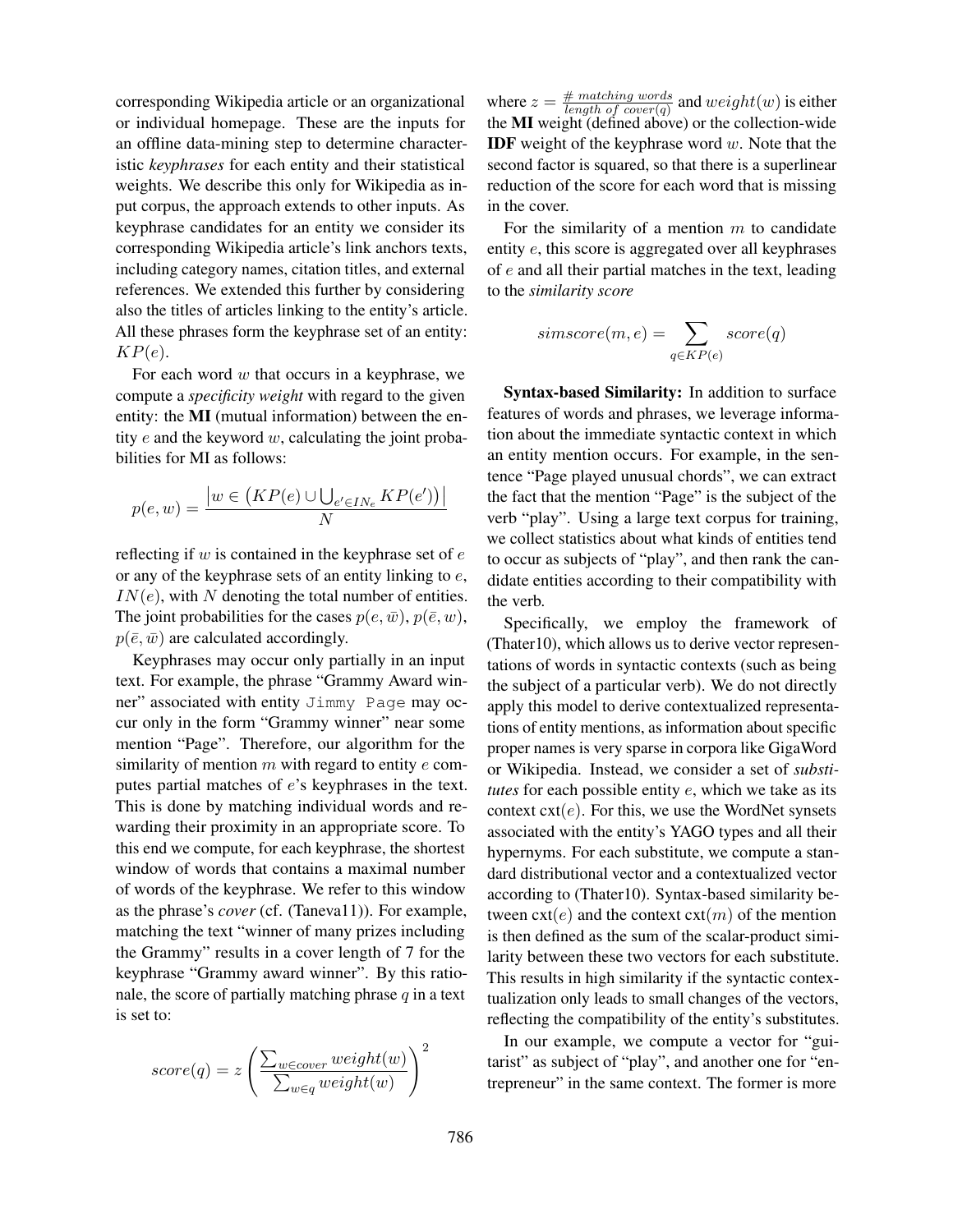compatible with the given context than the latter, leading to higher similarity for the entity Jimmy Page.

# 4.3 Entity-Entity Coherence

As all entities of interest are registered in a knowledge base (like YAGO), we can utilize the *semantic type system*, which is usually a DAG of classes. The simples measure is the distance between two entities in terms of type and subclassOf edges.

The knowledge bases also provide same-as crossreferencing to Wikipedia, amd we quantify the coherence between two entities by the number of *incoming links* that their Wikipedia articles share. This approach has been refined by Milne and Witten (Milne08), taking into account the total number  $N$  of entities in the (Wikipedia) collection:

 $mw\_{coh}(e_1, e_2) =$  $1 - \frac{\log(\max(|IN_{e_1}|, |IN_{e_2}|)) - \log(|IN_{e_1} \cap IN_{e_2}|)}{\log(|N|) - \log(\min(|IN_{e_1}|, |IN_{e_2}|))}$  $log(|N|) - log (min(|IN_{e_1}|, |IN_{e_2}|))$ 

 $if > 0$  and else set to 0.

## 5 Graph Model and Algorithms

# 5.1 Mention-Entity Graph

From the popularity, similarity, and coherence measures discussed in Section 4, we construct a weighted, undirected graph with mentions and candidate entities as nodes. As shown in the example of Figure 1, the graph has two kinds of edges:

- A mention-entity edge is weighted with a similarity measure or a combination of popularity and similarity measure. Our experiments will use a linear combination with coefficients learned from withheld training data.
- An entity-entity edge is weighted based on Wikipedia-link overlap, or type distance, or some combination along these lines.

Our experiments will focus on anchor-based popularity, keyphrase-based and/or syntactic similarity, and link-based coherence  $(mw \_coh)$ . The mentionentity graph is dense on the entities side and often has hundreds or thousands of nodes, as the YAGO knowledge base offers many candidate entities for common mentions (e.g., country names that could also denote sports teams, common lastnames, firstnames, etc.).

### 5.2 Graph Algorithm

Given a mention-entity graph, our goal is to compute a *dense subgraph* that would ideally contain all mention nodes and exactly one mention-entity edge for each mention, thus disambiguating all mentions. We face two main challenges here. The first is how to specify a notion of density that is best suited for capturing the coherence of the resulting entity nodes. The seemingly most natural approach would be to measure the density of a subgraph in terms of its total edge weight. Unfortunately, this will not work robustly for the disambiguation problem. The solution could be dominated by a few entity nodes with very high weights of incident edges, so the approach could work for prominent targets, but it would not achieve high accuracy also for the long tail of less prominent and more sparsely connected entities. We need to capture the weak links in the collective entity set of the desired subgraph. For this purpose, we define the *weighted degree* of a node in the graph to be the total weight of its incident edges. We then define the density of a subgraph to be equal to the minimum weighted degree among its nodes. Our goal is to compute a subgraph with maximum density, while observing constraints on the subgraph structure.

The second critical challenge that we need to face is the computational complexity. Dense-subgraph problems are almost inevitably NP-hard as they generalize the Steiner-tree problem. Hence, exact algorithms on large input graphs are infeasible.

To address this problem, we adopt and extend an approximation algorithm of (Sozio10) for the problem of finding strongly interconnected, size-limited groups in social networks. The algorithm starts from the full mention-entity graph and iteratively removes the entity node with the smallest weighted degree. Among the subgraphs obtained in the various steps, the one maximizing the minimum weighted degree will be returned as output. To guarantee that we arrive at a coherent mention-entity mapping for all mentions, we enforce each mention node to remain connected to at least one entity. However, this constraint may lead to very suboptimal results.

For this reason, we apply a pre-processing phase to prune the entities that are only remotely related to the mention nodes. For each entity node, we compute the distance from the set of all mention nodes in terms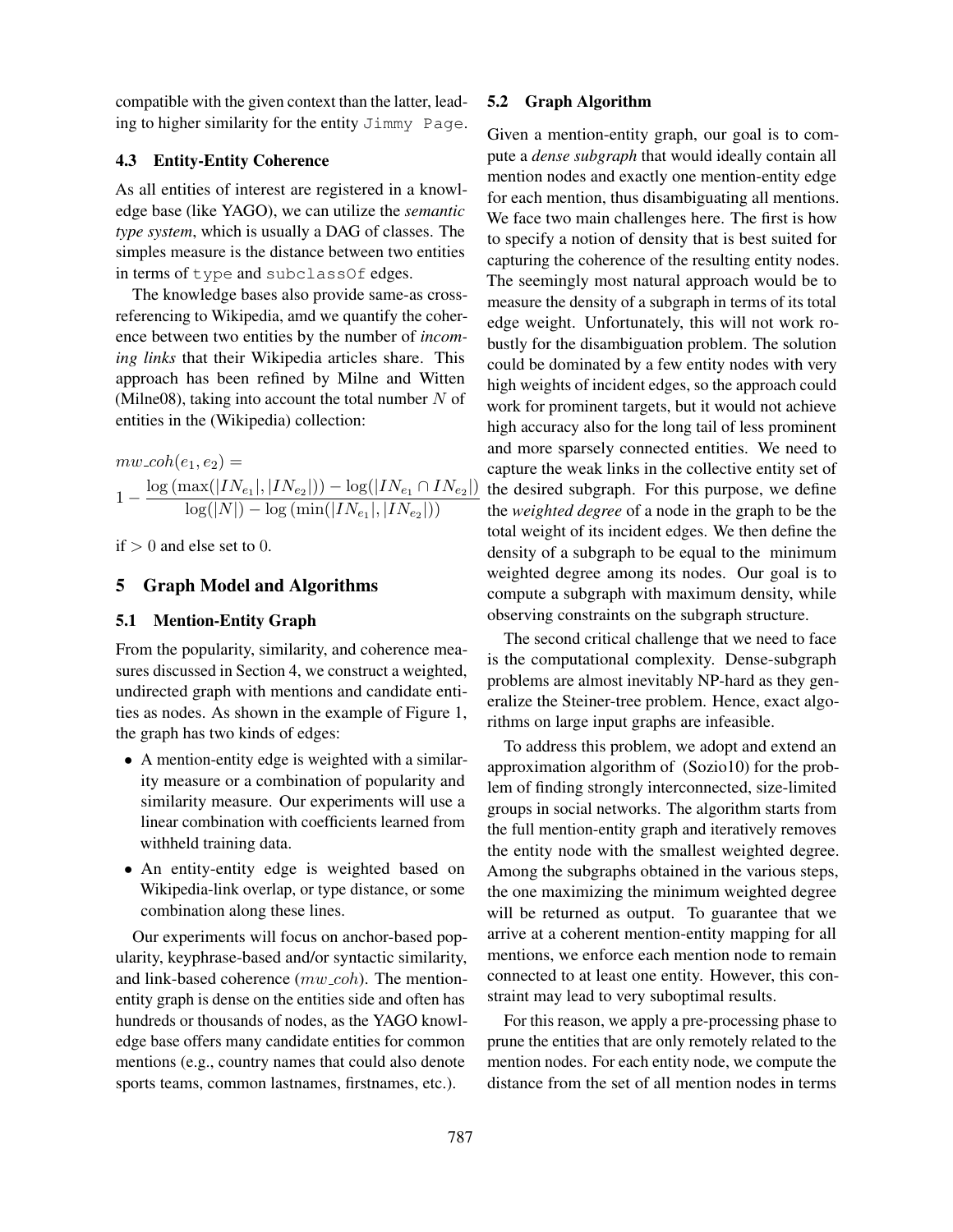

Figure 1: Mention-Entity Graph Example

of the sum of the corresponding squared shortestpath distances. We then restrict the input graph to the entity nodes that are closest to the mentions. An experimentally determined good choice for the size of this set is five times the number of the mention nodes. Then the iterative greedy method is run on this smaller subgraph. Algorithm 1 summarizes this procedure, where an entity is taboo if it is the last candidate for a mention it is connected to.

Algorithm 1: Graph Disambiguation Algorithm

Input: weighted graph of mentions and entities Output: result graph with one edge per mention begin

*pre–processing phase*; foreach entity do calculate distance to all mentions; keep the closest  $(5 \times$  mentions count)

entities, drop the others;

*main loop*;

while *graph has* non-taboo entity do determine non-taboo entity node with lowest weighted degree, remove it and all its incident edges;

if *minimum weighted degree increased* then

set solution to current graph;

*post–processing phase*;

process solution by local search or full enumeration for best configuration;

The output of the main loop would often be close to the desired result, but may still have more than one mention-entity edge for one or more mentions. At this point, however, the subgraph is small enough to consider an exhaustive enumeration and assessment of all possible solutions. This is one of the options that we have implemented as post-processing step. Alternatively, we can perform a faster local-search algorithm. Candidate entities are randomly selected with probabilities proportional to their weighted degrees. This step is repeated for a prespecified number of iterations, and the best configuration with the highest total edge-weight is used as final solution.

# 5.3 Robustness Tests

The graph algorithm generally performs well. However, it may be misled in specific situations, namely, if the input text is very short, or if it is thematically heterogeneous. To overcome these problems, we introduce two *robustness tests* for individual mentions and, depending on the tests' outcomes, use only a subset of our framework's features and techniques.

**Prior test:** Our first test ensures that the popularity prior does not unduly dominate the outcome if the true entities are dominated by false alternatives. We check, for each mention, whether the popularity prior for the most likely candidate entity is above some threshold  $\rho$ , e. g. above 90% probability. If this is not the case, then the prior is completely disregarded for computing the mention-entity edge weights. Otherwise, the prior is combined with the context-based similarity computation to determine edge weights.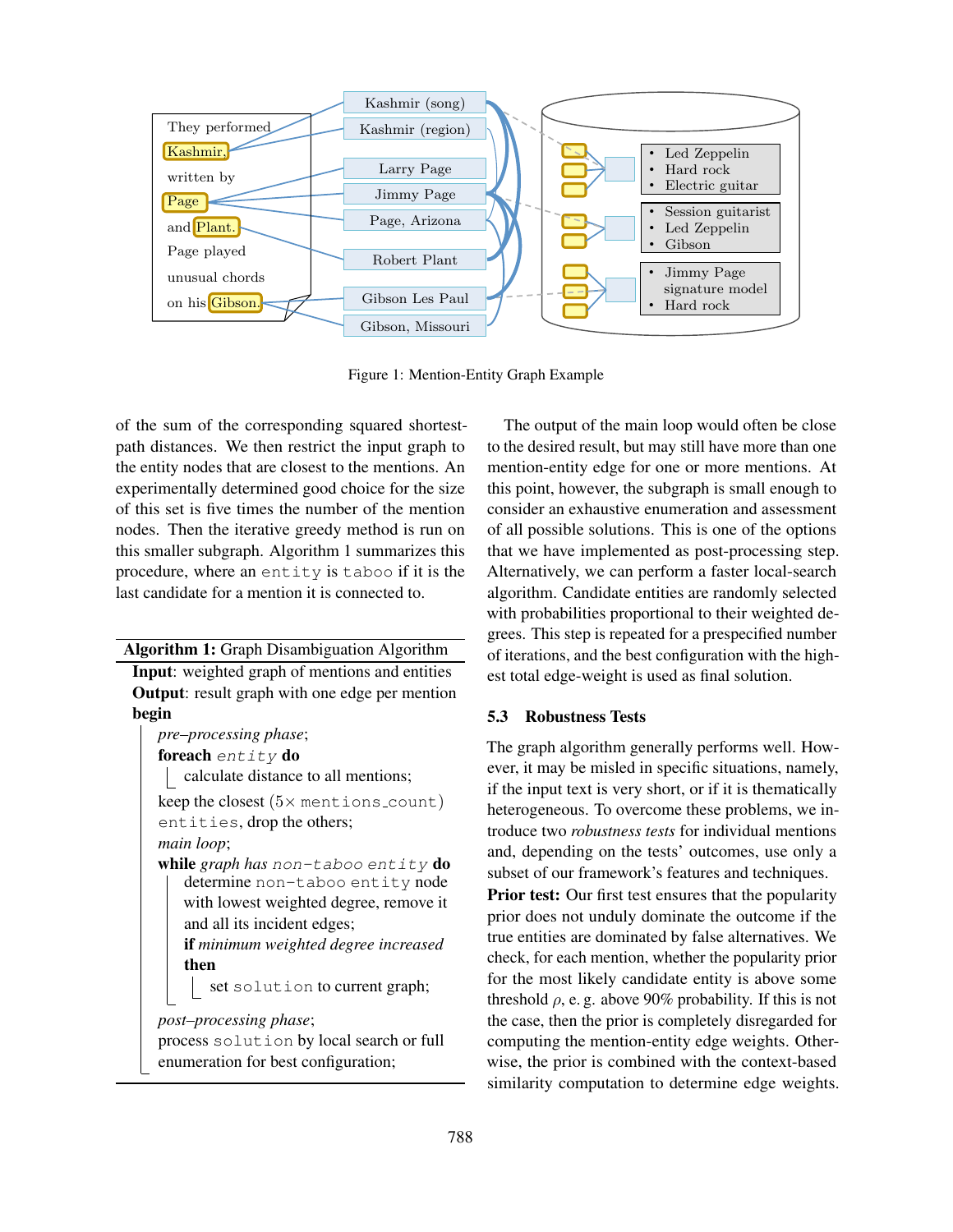We never rely solely on the prior.

Coherence test: As a test for whether the coherence part of our framework makes sense or not, we compare the popularity prior and the similarityonly measure, on a per-mention basis. For each mention, we compute the L1 distance between the popularity-based vector of candidate probabilities and the similarity-only-based vector of candidate probabilities:

$$
\sum_{i=1..k} |\text{prior}(m, e_i) - \text{simscore}(m, e_i)|
$$

This difference is always between 0 and 2. If it exceeds a specified threshold  $\lambda$  (e.g., 1), the disagreement between popularity and similarity-only indicates that there is a situation that coherence may be able to fix. If, on the other hand, there is hardly any disagreement, using coherence as an additional aspect would be risky for thematically heterogeneous texts and should better be disabled. In that case, we choose an entity for the mention at hand, using the combination of prior and similarity. Only the winning entity is included in the mention-entity graph, all other candidates are omitted for the graph algorithm. The robustness tests and the resulting adaptation of our method are fully automated.

## 6 Experiments

# 6.1 Setup

System: All described methods are implemented in a prototype system called AIDA (Accurate Online Disambiguation of Named Entities). We use the Stanford NER tagger (Finkel05) to identify mentions in input texts, the YAGO2 knowledge base (Hoffart11) as a repository of entities, and the English Wikipedia edition (as of 2010-08-17) as a source of mining keyphrases and various forms of weights. The graph algorithm makes use of Webgraph (Boldi04).

Datasets: There is no established benchmark for NED. The best prior work (Kulkarni09)) compiled its own hand-annotated dataset, sampled from online news. Unfortunately, this data set is fairly small (102 short news articles, about 3,500 proper noun mentions). Moreover, its entity annotations refer to an old version of Wikipedia. To avoid unfair comparisons, we created our own dataset based on CoNLL 2003

| articles                              | 1,393  |
|---------------------------------------|--------|
| mentions (total)                      | 34,956 |
| mentions with no entity               | 7,136  |
| words per article (avg.)              | 216    |
| mentions per article (avg.)           | 25     |
| distinct mentions per article (avg.)  | 17     |
| mentions with candidate in KB (avg.)  | 21     |
| entities per mention (avg)            | 73     |
| initial annotator disagreement $(\%)$ | 21.1   |

#### Table 1: *CoNLL* Dataset Properties

data, extensively used in prior work on NER tagging (Sang03).

This consists of proper noun annotations for 1393 Reuters newswire articles. We hand-annotated all these proper nouns with corresponding entities in YAGO2. Each mention was disambiguated by two students and resolved by us in case of conflict. This data set is referred to as *CoNLL* in the following and fully available at http://www.mpi-inf.mpg. de/yago-naga/aida/. Table 1 summarizes properties of the dataset.

Methods under comparison: Our framework includes many variants of prior methods from the literature. We report experimental results for some of them. AIDA's parameters were tuned by line-search on 216 withheld development documents. We found the following to work best:

- threshold for prior test:  $\rho = 0.9$
- weights for popularity, similarity, coherence:  $\alpha = 0.43, \beta = 0.47, \gamma = 0.10$
- initial number of entites in graph:  $5 \cdot \text{#}$  *mentions*
- threshold for coherence test:  $\lambda = 0.9$

We checked the sensitivity of the hyper-parameter settings and found the influence of variations to be small, e. g. when varying  $\lambda$  within the range [0.5,1.3], the changes in precision@1.0 are within 1%.

The baseline for our experiments is the collectiveinference method of (Kulkarni09), which outperforms simpler methods (such as (Milne08)). We refer to this method as *Kul CI*. Since program code for this method is not available, we re-implemented it using the LP solver CPLEX for the optimization problem with subsequent rounding, as described in (Kulkarni09). In addition, we compare against (our re-implementation of) the method of (Cucerzan07),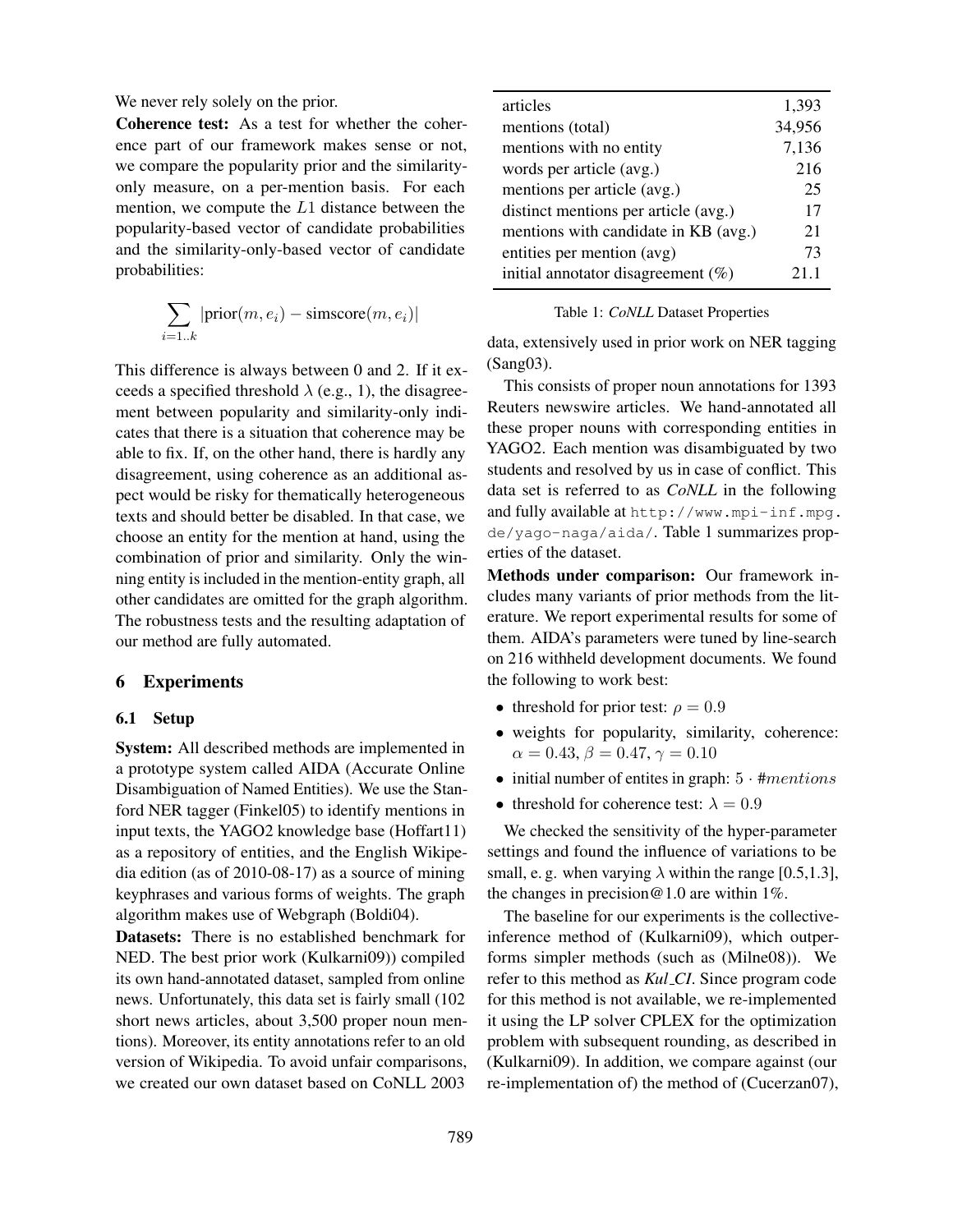|                             |                | <b>Our Methods</b> |                |                |                  |                         |                           | <b>Competitors</b> |                |                |                |                |
|-----------------------------|----------------|--------------------|----------------|----------------|------------------|-------------------------|---------------------------|--------------------|----------------|----------------|----------------|----------------|
|                             | sim-k          | prior<br>sim-k     | prior<br>sim-s | sim-k<br>sim-s | r-prior<br>sim-k | r-prior<br>sim-k<br>coh | r-prior<br>sim-k<br>r-coh | prior              | Cuc            | $Kul_s$        |                | Kul_sp Kul_CI  |
| Macro $P@1.0$               | 76.53          | 75.75              | 71.43          | 76.40          | 80.71            | 80.73                   | 81.91                     | 71.24              | 43.74          | 58.06          | 76.74          | 76.74          |
| Micro $P@1.0$<br><b>MAP</b> | 76.09<br>66.98 | 70.72<br>83.99     | 66.09<br>85.97 | 76.13<br>67.00 | 79.57<br>85.91   | 81.77<br>89.05          | 81.82<br>87.31            | 65.84<br>86.63     | 51.03<br>40.06 | 63.42<br>63.90 | 72.31<br>86.50 | 72.87<br>85.44 |

Table 2: Experimental results on *CoNLL* (all values in %)

referred to as *Cuc*. For all methods, weights for combining components were obtained by training a SVM classifier on 946 withheld *CoNLL* training documents.

Performance measures: The key measures in our evaluation are *precision* and *recall*. We consider the precision-recall curve, as there is an inherent trade-off between the two measures. Precision is the fraction of mention-entity assignments that match the ground-truth assignment. Recall is the fraction of the ground-truth assignments that our method(s) could compute. Both measures can aggregate over of all mentions (across all texts) or over all input texts (each with several mentions). The former is called micro-averaging, the latter macro-averaging.

As we use a knowledge base with millions of entities, we decided to neglect the situation that a mention may refer to an unknown entity not registered in the knowledge base. We consider only mention-entity pairs where the ground-truth gives a known entity, and thus ignore roughly 20% of the mentions without known entity in the ground-truth. This simplifies the calculation of aggregated precision-recall measures like (interpolated) MAP (mean average precision):

$$
MAP = \frac{1}{m} \sum_{i=1..m} \text{precision} @\frac{i}{m}
$$

where precision  $\frac{i}{m}$  is the precision at a specific recall level. This measure is equivalent to the area under the precision-recall curve.

For constructing the precision-recall curve, we sort the mention-entity pairs in descending order of confidence, so that  $x\%$  recall refers to the  $x\%$  with the highest confidence. We use each method's mentionentity similarity for the confidence values.

## 6.2 Results

The results of AIDA vs. the collective-inference method of (Kulkarni09) and the entity disambiguation method of (Cucerzan07) on 229 test documents are shown in Table  $2<sup>1</sup>$ . The table includes variants of our framework, with different choices for the similarity and coherence computations. The shorthand notation for the combinations in the table is as follows: *prior*: popularity prior; *r-prior*: popularity prior with robustness test; *sim-k*: keyphrase based similarity measure; *sim-s*: syntax-based similarity; *coh*: graph coherence; *r-coh*: graph coherence with robustness test.

The shorthand names for competitors are: *Cuc*: (Cucerzan07) similarity measure; *Kul s*: (Kulkarni09) similarity measure only; *Kul\_sp*: Kul\_s combined with plus popularity prior; *Kul\_CI*: Kul\_sp combined with coherence. All coherence methods use the Milne-Witten inlink overlap measure  $mw\_{coh}$ .

The most important measure is macro/micro precison@1.0, which corresponds to the overall correctness of the methods for all mentions that are assigned to an entity in the ground-truth data. Our *sim-k* precision is already very good. Combining it with the syntax-based similarity improves micro-averaged precision@1.0, but the macro-averaged results are a bit worse. Thus, the more advanced configurations of AIDA did not use syntax-based similarity. Unconditionally combining *prior* and *sim-k* degrades the quality, but including the prior robustness test (*r-prior sim-k*) improves the results significantly. The precision for our best method, the prior- and coherencetested Keyphrase-based mention-entity similarity (*rprior sim-k r-coh*), significantly outperforms all competitors (with a p-value of a paired t-test  $< 0.01$ ). Our macro-averaged precision  $@1.0$  is 81.91%, whereas *Kul CI* only achieves 76.74%. Even *r-prior simk*, without any coherence, significantly outperforms

<sup>&</sup>lt;sup>1</sup>2 of the 231 documents in the original test set could not be processed by *Kul CI* due to memory limitations. All results are given for the subset, for the sake of comparability. Results for the complete set are available on our website.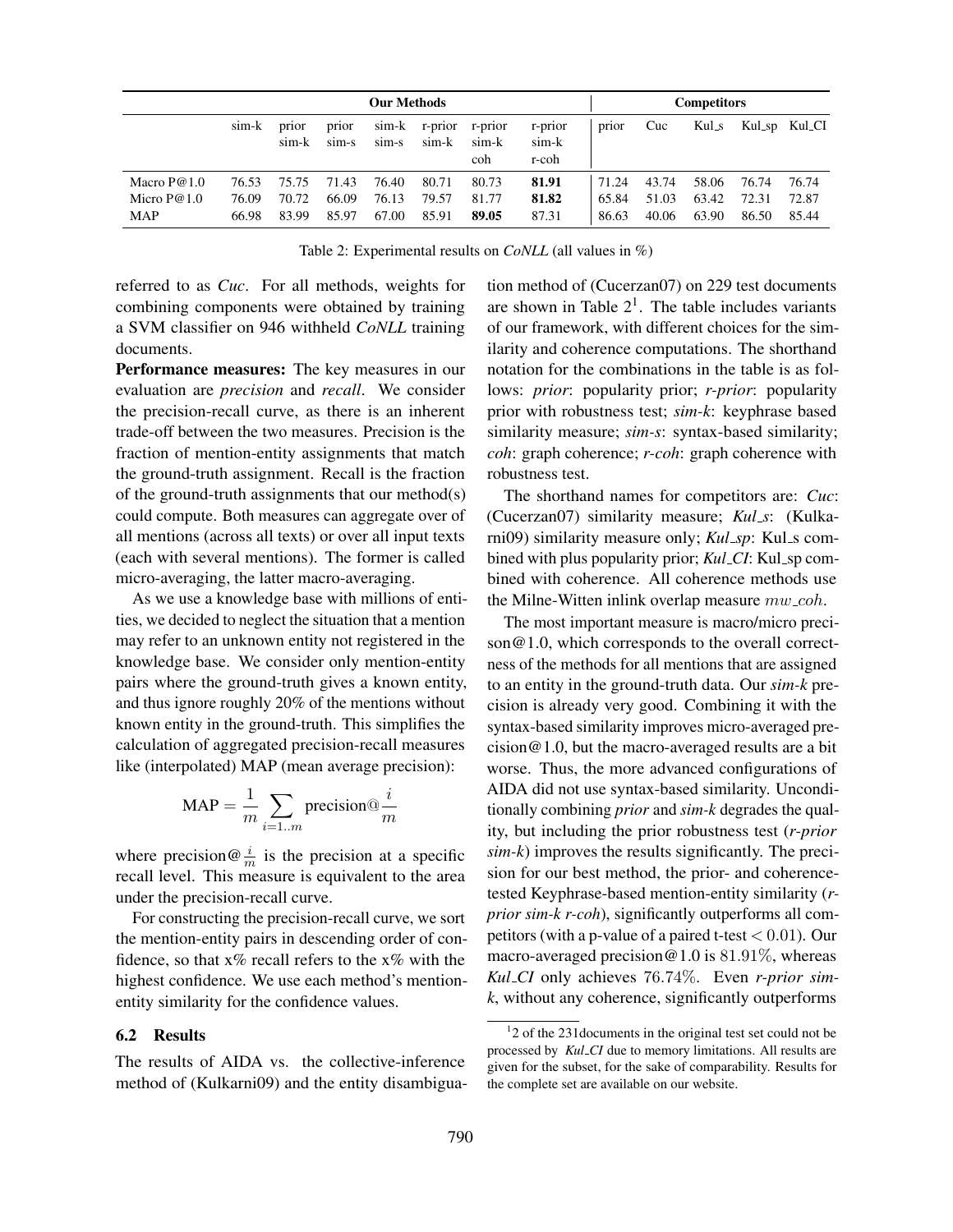

Figure 2: Experimental results on *CoNLL*: precision-recall curves

*Kul\_CI* (with coherence) with a p-value of  $< 0.01$ . In micro-average precision@1.0, the differences are even higher, showing that we perform better throughout all documents.

The macro-averaged precision-recall curves in Figure 2 show that the best AIDA method performs particularly well in the tail of high recall values. The MAP underlines the robustness of our best methods.

The high MAP for the *prior* method is because we rank by mention-entity edge weight; for *prior* this is simply the prior probability. As the prior is most probably correct for mentions with a very high prior for their most popular entity (by definition), the initial ranking of the prior is very good, but drops more sharply. We believe that the main difficulty in named entity disambiguation lies exactly in the "long tail" of not-so-prominent entities.

We also tried the (Milne08) web service on a subset of our test collection, but this was obviously geared for Wikipedia linkage and performed poorly.

#### 6.3 Discussion

Our keyphrase-based similarity measure performs better than the *Kul\_s* measure, which is a combination of 4 different entity contexts (abstract tokens, full text tokens, inlink anchor tokens, inlink anchor tokens + surrounding tokens), 3 similarity measures (Jaccard, dot product, and tf.idf cosine similarity), and the popularity prior. Adding the prior to our similarity measure by linear combination degrades the performance. We found that our measure already captures a notion of popularity because popular entities have more keyphrases and can thus accumulate a higher total score. The popularity should only be used when one entitiy has a very high probability, and introducing the robustness test for the prior achieved this, improving on both our similarity and *Kul sp*.

Unconditionally adding the notion of coherence among entities improves the micro-average precision, but not the macro-average. Investigating potential problems, we found that the coherence can be led astray when parts of the document form a coherent cluster of entities, and other entities are then forced to be coherent to this cluster. To overcome this issue, we introduced the coherence robustness test, and the results with *r-coh* show that it makes sense to fix an entity for a mention when the prior and similarity are in reasonable agreement. Adding this coherence test leads to a signigicant (p-value  $< 0.05$ ) improvement over the non-coherence based measures in both micro- and macro-average precision. Our experiments showed that when adding this coherence test, around  $\frac{2}{3}$  of the mentions are solved using local similarity only and are assigned an entity before running the graph algorithm. In summary, we observed that the AIDA configuration with *r-prior*, keyphrasebased *sim-k*, and *r-coh* significantly outperformed all competitors.

# 7 Conclusions and Future Work

The AIDA system provides an integrated NED method using popularity, similarity, and graph-based coherence, and includes robustness tests for selfadaptive behavior. AIDA performed significantly better than state-of-the-art baselines. The system is fully implemented and accessible online (http://www. mpi-inf.mpg.de/yago-naga/aida/). Our future work will consider additional semantic properties between entities (types, memberOf/partOf, etc.) for further enhancing the coherence algorithm.

#### Acknowledgements

This work has been partially supported by the German Science Foundation (DFG) through the Cluster of Excellence on "Multimodal Computing and Interaction" and the European Union through the 7th Framework IST Integrated Project "LivingKnowledge" (no. 231126). We also thank Mauro Sozio for the discussion on the graph algorithm.